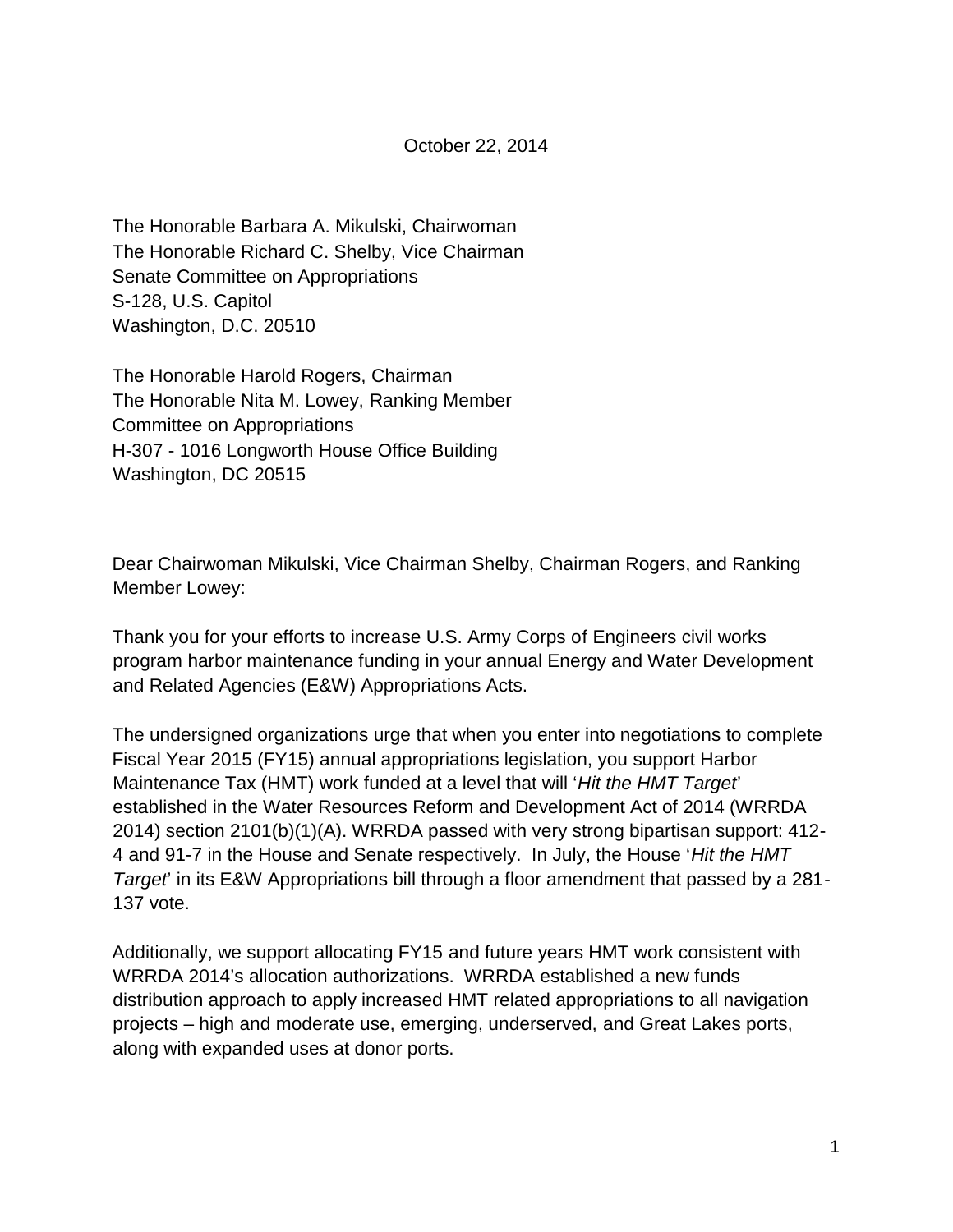Enough HMT revenue is collected each year to meet the nation's annual authorized harbor maintenance needs for harbors of all sizes. Unfortunately, harbors and navigation channels are getting narrower and shallower due to accumulating sediment, dredged material disposal area capacity is declining, and harbor structures such as breakwaters and jetties are deteriorating due to inadequate funding.

The Army Corps of Engineers has reported that nationwide authorized channel depths are available about half of the time, and then only over half of the channel's width. This drives up the cost of U.S. exports and imports, which threatens U.S. economic growth and increases the risk of vessel groundings and associated oil spills. Many U.S. exports compete in a very price-sensitive global market where transportation inefficiencies mean losing business to other countries. Underutilization of HMT revenue threatens the continued operation of small and medium-sized harbors, and some have closed due to inadequate maintenance.

Harbors and navigation channels are a vital part of our nation's transportation infrastructure, and the elimination or reduction in their capacity can have significant impacts on local communities and economies. WRRDA 2014 recognizes both the national need to increase harbor maintenance spending and the local and regional economic impacts of harbors of different sizes and types of commerce.

Full use of HMT is urgently needed for safe and efficient freight transportation and is desired by navigation stakeholders. Congress, through WRRDA 2014, committed to achieve full use of HMT through incremental increases over a ten-year period, with FY15 being the first year. It is vitally important that this commitment be met.

While addressing increased funding is difficult, the United States should not miss opportunities to spur economic growth, improve our global competitiveness and create jobs. We urge you to craft a final FY15 E&W Appropriations bill (or title within an omnibus appropriations bill) that meets WRRDA 2014's FY15 HMT spending target and allocation provisions to maintain the nation's shipping channels, gateways to the global marketplace.

Sincerely,

The Undersigned: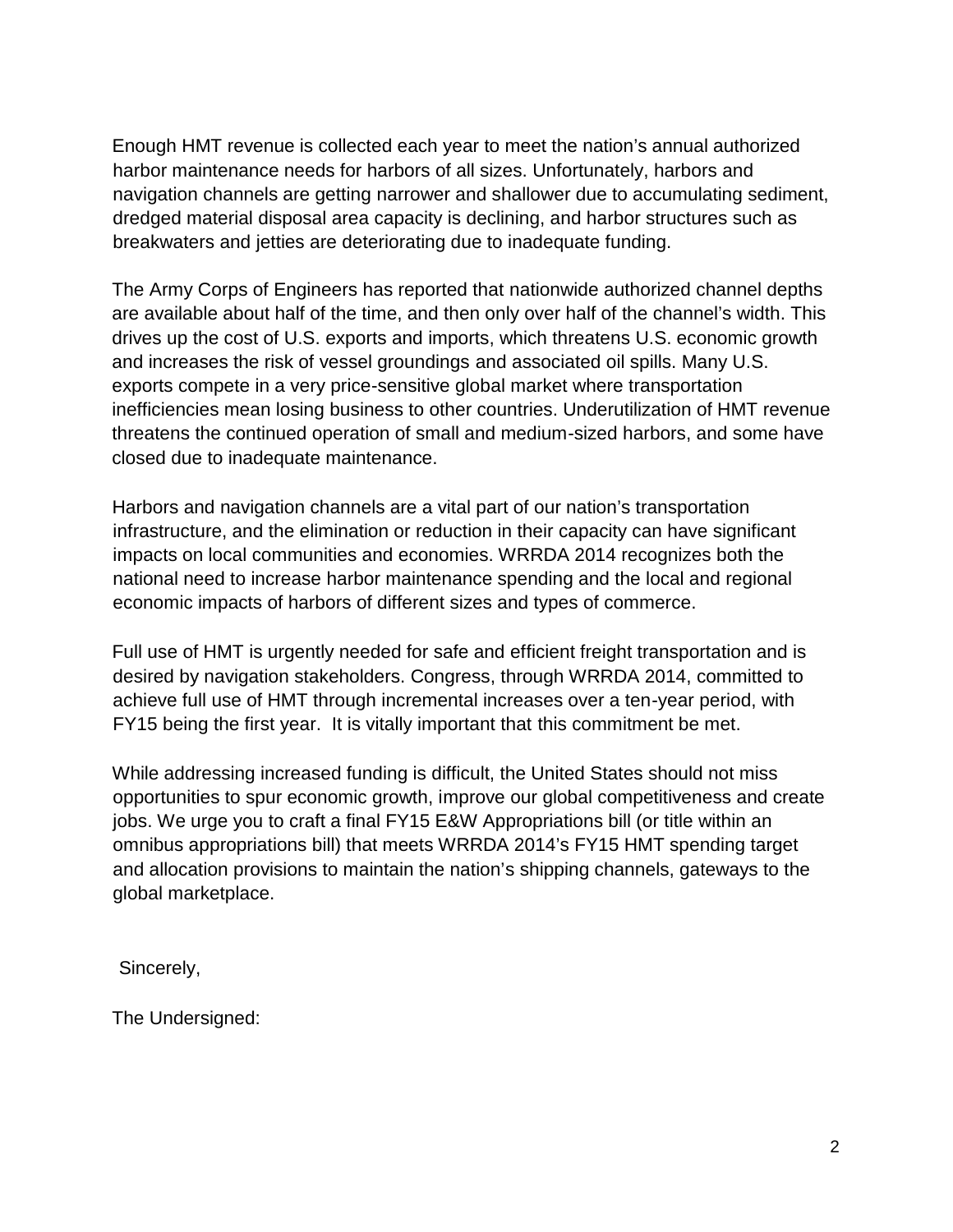A.C. Providenti AEP River Operations AGP Grain, Ltd. AK Steel Admiral Security Services, Inc. Agriculture Transportation Coalition Alabama State Port Authority American Apparel & Footwear Association American Association of Port Authorities American Great Lakes Ports Association American Maritime Officers, AFL-CIO American Maritime Officers Service American Petroleum Institute American Rental Association American Road & Transportation Builders Association (ARTBA) American Shipbuilding Association American Society of Civil Engineers American Steamship Company American Waterways Operators America's Energy Coast Arcelor Mittal Steel Archer Daniels Midland Arkansas Waterways Commission Associated Branch Pilots of the Port of New Orleans (Bar Pilots) Associated Federal Pilots and Docking Masters of Louisiana Associated General Contractors Associated Oregon Industries Associated Terminals, LLC Association of Maryland Pilots Association of Ship Brokers and Agents (USA) Inc. BASF Baird & Assocs. Barwell Agencies (NA), Inc. Bay Engineering, Inc. Bay Planning Coalition Bay Shipbuilding Company Beihl & Company, Inc. Belle Chasse Marine Transportation, Inc. Bellevue Chamber of Commerce Bertel Shipping Co. Big River Coalition Bisso Towboat Co., Inc. Blessey Marine Services, Inc. Blue Marine Security Blue Water Shipping Company Brown County Port & Solid Waste Dept. Building America's Future Bulkship Maritime Agency, Inc. Bunge Limited CEMEX

CGB Enterprises, Inc. CHS Terminal CMS Energy CN CSX Transportation, Toledo Docks Calcasieu River Waterway Harbor Safety **Committee** Calhoun Port Authority, TX California Association of Harbor Masters and Port **Captains** California Marine Affairs and Navigation **Conference** Cambridge Marine Construction, Inc. Carmeuse Lime, Inc. Celtic International Shipping Agency Central Dock Company Central Health Care Services Central Marine Logistics, Inc. Channel Design Group Chemical Industry Council of Illinois Chetco (Brookings Harbor), OR Chicago Port Council Chornco Citgo Petroleum Corporation City of Depoe Bay City of Morro Bay, CA City of Newport Beach, CA City of Petersburg, AK City of Rockland, ME City of Superior Planning Department Cleveland-Cliffs Inc. Cleveland-Cuyahoga County Port Authority, OH Collins Engineers, Inc. Columbia River Crab Fishermen's Association Complete Logistical Services Connecticut Maritime Coalition Cooper/T. Smith Mooring Co. Cooper/T. Smith Stevedoring Coquille (Bandon), OR **Corus** Cottrell Engineering Council of Industries Crescent City Democratic Association Crescent River Port Pilots Association Crescent Towing Co. Curry County, OR Deloach Marine Services, LLC Detroit Edison Detroit Lodge No. 7, International Shipmasters' Association Detroit Regional Chamber Detroit/Wayne County Port Authority - Detroit, MI District No. 1-PCD, MEBA, AFL-CIO Dock 63 Inc. Dole Terminal at Port of Wilmington, DE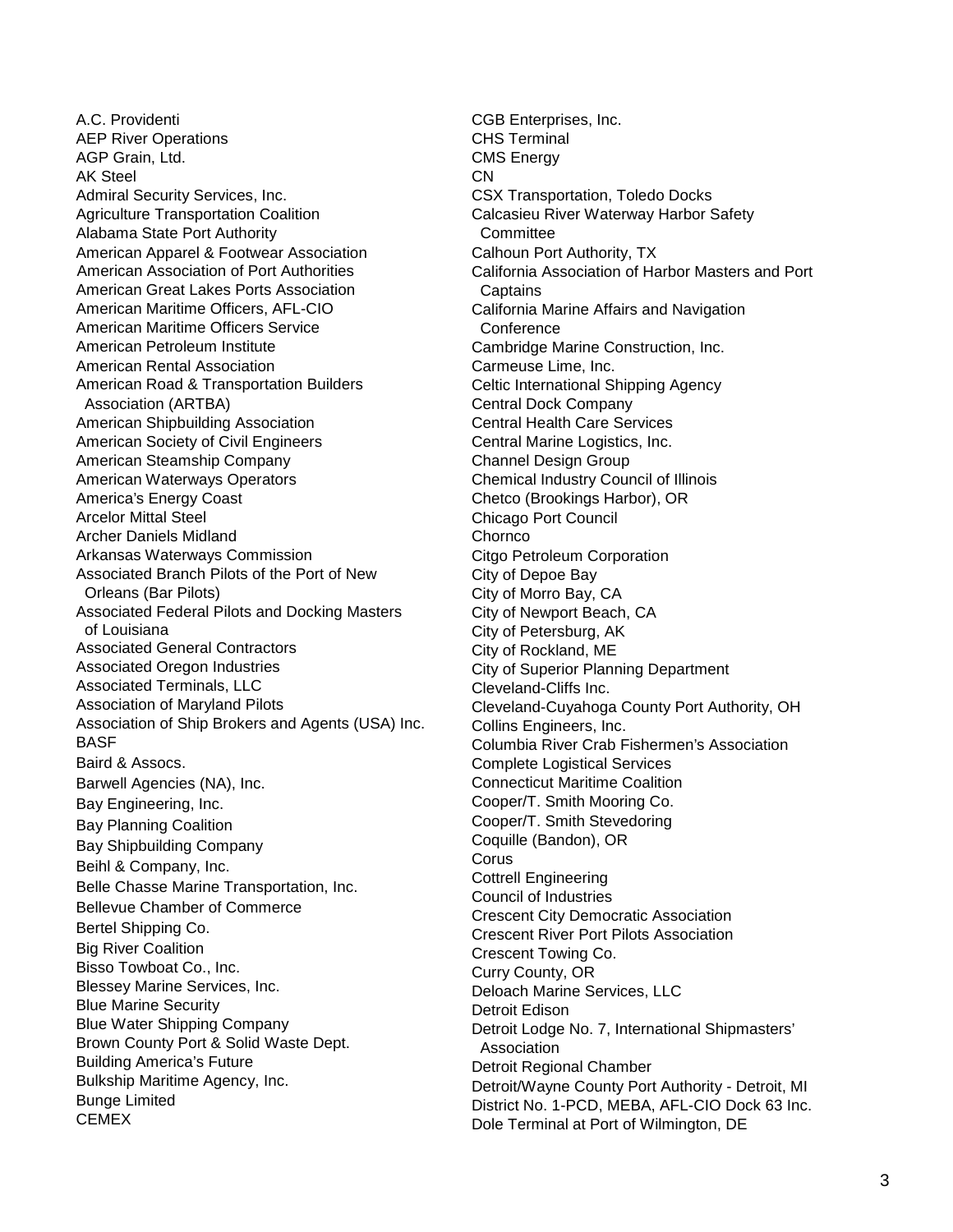Dow Chemical Dredge America Dredging Contractors of America Dredging Supply Company, Inc. Duffy Maritime Consultants, LLC Duluth Seaway Port Authority, MN Eagle Rock Aggregates Inc. Economic Alliance Snohomish County Edw. C. Levy Co. Ellicott Dredges Emerald International Corporation Erie Shipbuilding, LLC ExxonMobil Refining & Supply Company Faulkner, Muskovitz & Phillips, LLP Fillette Green Shipping Services Corporation Flats Oxbow Association Florida Ports Council Foresight Energy Fox River Dock Co., Inc. Fraser Shipyards Freeport LNG Development, LP **FuturePorts** GAC Shipping, Inc. Gateway Trade Center, Inc. Georgia Ports Authority General Maritime Transportation Services, Inc. General Steamship Corporation Golding Barge Gordley Associates Governor's Advisory Commission on Coastal Protection, Restoration and Conservation Grand Rapids Area Chamber of Commerce Grand River Navigation Company, Inc. Great Lakes District Council, ILA, AFL-CIO Great Lakes Dredge and Dock Co., LLC Great Lakes Fleet, Inc. / Key Lakes, Inc. Great Lakes Maritime Task Force Great Lakes Metro Chambers Coalition Great Lakes Small Harbors Coalition Greater Houston Partnership Greater Houston Port Bureau Greater New Orleans, Inc. Greater Tampa Chamber of Commerce Gulf Harbor Shipping Gulf Inland Marine Services, Inc. Gulf Intracoastal Canal Association (GICA) Gulf Ports Association of the Americas Gulf South Marine Gulf States Maritime Association (GSMA) Hallett Dock Company Hannah Marine Corporation Harbormaster of Greenwich, CT Harbor and Terminal District Hua Liu

ILA - Lake Erie Coal & Ore Dock Council ILA - Local 1317 ILA - Local 1768 Illinois International Port District Inchcape Shipping Services Ingram Barge Inland Boatmen's Union of the Pacific Inland Rivers Ports and Terminal, Inc. Intermodal Association of North America Intermodal Motor Carriers Conference (IMCC) International Association of Machinists and Aerospace Workers #157 International Brotherhood of Boilermakers International Freight Forwarders and Customs Brokers Association of New Orleans International Liquid Terminals Association International Marine Terminals International Organization of Masters, Mates & Pilots International Propeller Club of the United States International Ship Masters Association International Union of Operating Engineers Jacksonville Regional Chamber of Commerce Jantran, Inc. Jason Yellin Jay Cashman, Inc. Jaxport, FL JE McAmis, Inc. J.W. Allen & Co., Inc. K&C Shipping, Inc. K&L Gates Kinder Morgan Terminals LBH USA L.W. Matteson Lafarge North America Lake Carriers Association Lake Charles Harbor and Terminal District Lake Charles Pilots Lake Michigan Car Ferry Service, Inc. Lake Pontchartrain Basin Foundation Lakes Pilots Association (Louisiana) Levin Richmond Terminal Lorain Port Authority Louisiana Association of Business and Industry Louisiana Maritime Association Louisiana Maritime International Chamber of Commerce Louisiana Maritime Association Lower Mississippi River Waterways Safety Advisory **Committee** Luedtke Engineering Company MCM Marine, Inc. Maersk Lines LTD Magnolia Fleet Manson Construction Marathon Petroleum Company, LP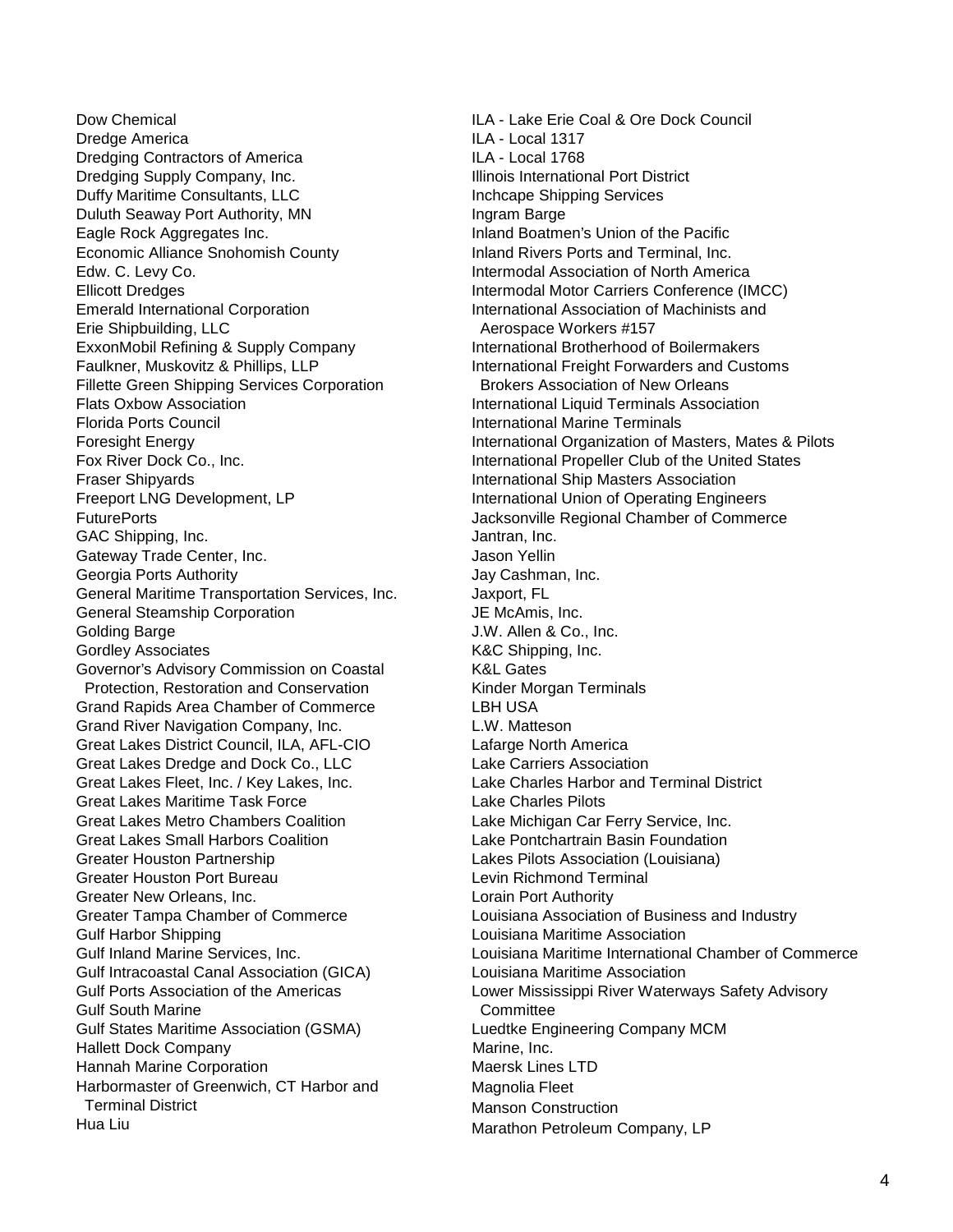Marine Tech, LLC Maritime Endeavors Shipping Co. Maritime Exchange for Delaware River and Bay Maritime Navigation Safety Association (MNSA) Marsha Cohen Maryland Port Administration Massachusetts Division of Waterways Massachusetts Port Authority Masterpiece International Matt Friedman Matthew Tucker Max Allman Michigan Maritime Trades Port Council, MTD, AFL- CIO Mid-Gulf Shipping Company, Inc Midwest Energy Resources Company Midwest Terminals of Toledo, International, Inc. Mike Hooks Inc. Mississippi River Association Mississippi State Port Authority Mississippi Valley Trade & Transport Council Mobile Bar Pilots Association Moran-Gulf Shipping Agencies, Inc. Moss Landing Harbor District, CA Myrtle Beach Area Chamber / CVB Naftilos Shipping Agencies Natchez Port Authority National Association of Manufacturers National Association of Maritime Organizations National Association of Waterfront Employers National Customs Brokers & Forwarders Association of America National Mining Association National Retail Federation National Waterways Conference New Orleans-Baton Rouge Steamship Pilots Association New Orleans Board of Trade New Orleans Private Patrol Service Newship USA, Inc. New York Shipping Association Nord-Sud Shipping, Inc. Norfolk Dredging Norfolk Southern Corp (coal docks in Sandusky & Ashtabula, OH) Norton Lilly International North American Port Infrastructure LLC NSA Agencies, Inc. Oahu Express, Ltd. Oceanside Harbor, CA Odom Hydrographic Systems Oregon Coastal Zone Management Association Orion Marine Construction, Inc. Orion Marine Group

Osborne Concrete & Stone Co. Pacific Coast Council of Customs Brokers & Freight Forwarders Assns. Pacific-Gulf Marine, Inc. Pacific Northwest Waterways Association Page & Jones, Inc. Pere Marquette Shipping Company Pickands Mather Lake Services Company, Inc. Pine Bluff Sand and Gravel Plaquemines Association of Business and Industry Plaquemines Parish Plaquemines Parish Council Plaquemines Port, Harbor & Terminal District, LA Port Everglades/Broward County, FL Port Freeport, TX Port Manatee, FL Port of Albany, NY Port of Astoria, OR Port of Beaumont, TX Port of Chinook, WA Port of Coos Bay, OR Port of Everett, WA Port of Galveston, TX Port of Garibaldi Port of Gold Beach Port of Grays Harbor, WA Port of Greater Baton Rouge, LA Port of Harlingen Authority, TX Port of Hueneme/Oxnard Harbor District, CA Port of Humboldt Bay, CA Port of Houston, TX Port of Ilwaco, WA Port of Kingston, WA Port of Little Rock Port of Long Beach Port of Longview, WA Port of Los Angeles, CA Port of Memphis Port of Morgan City Port of Muskogee Port of New Orleans, LA Port of Newport Port of Oakland, CA Port of Olympia, WA Port of Orange, TX Port of Oswego Authority Port of Palm Beach, FL Port of Pascagoula, MS Port of Peninsula, Nahcotta, WA Port of Pittsburgh Port of Port Angeles, WA Port of Port Arthur, TX Port of Portland, OR Port of San Francisco, CA